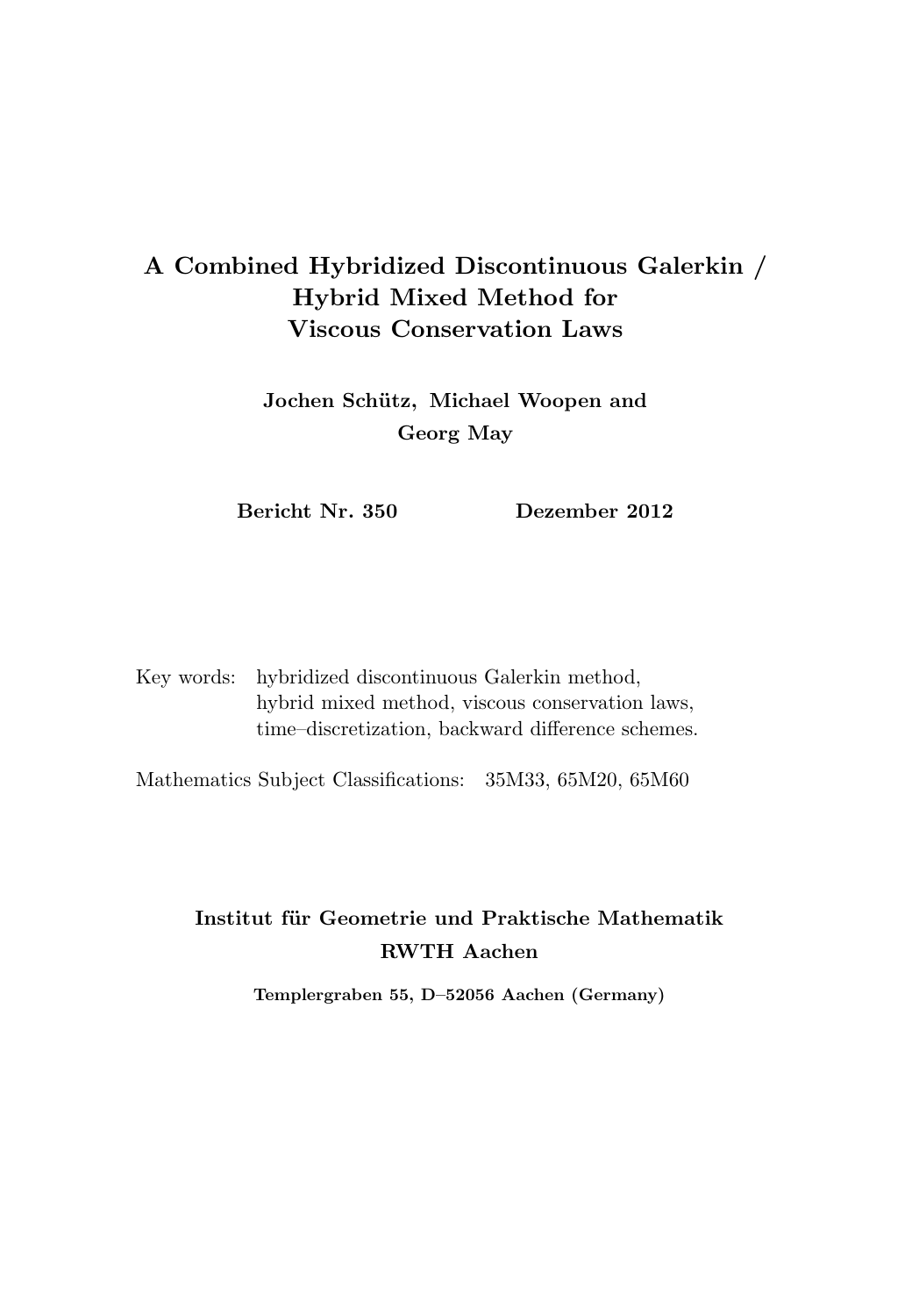Manuscript submitted to Website: http://AIMsciences.org AIMS' Journals Volume X, Number 0X, XX 200X pp. X–XX

## A COMBINED HYBRIDIZED DISCONTINUOUS GALERKIN / HYBRID MIXED METHOD FOR VISCOUS CONSERVATION LAWS

JOCHEN SCHÜTZ,

IGPM, RWTH Aachen University Templergraben 55 52062 Aachen, Germany

Michael Woopen and Georg May

AICES, RWTH Aachen University Schinkelstraße 2 52062 Aachen, Germany

Abstract. Recently, we have proposed a method for solving steady-state convection-diffusion equations, including the full compressible Navier-Stokes equations [\[17\]](#page-8-0). The method is a combination of a mixed Finite Element method for the diffusion terms, and a Discontinuous Galerkin method for the convection term. The method is fully implicit, and the globally coupled unknowns are the hybrid variables, i.e., variables having support on the skeleton of the mesh only. This reduces the amount of overall degrees of freedom tremendously. In this paper, we extend our method to be able to cope with time-dependent convection-diffusion equations, where we use a dual time-stepping method in combination with backward difference schemes.

1. Introduction. Based on recent work on high-order methods, especially Discontinuous Galerkin methods  $\begin{bmatrix} 1, 6, 10 \end{bmatrix}$  $\begin{bmatrix} 1, 6, 10 \end{bmatrix}$  $\begin{bmatrix} 1, 6, 10 \end{bmatrix}$ , we have proposed a method for solving steady-state convection-diffusion equations in [\[17\]](#page-8-0), based on the work by Egger and Schöberl [\[7\]](#page-8-3). The method combines a mixed Finite Element method for the diffusion terms, and a Discontinuous Galerkin method for the convection terms. It turned out to be actually very similar to a hybridized DG method proposed by Nguyen et al. [\[14,](#page-8-4) [15,](#page-8-5) [16\]](#page-8-6), see also [\[18\]](#page-8-7) for a comparison of both methods with respect to asymptotic performance.

For stationary and (weakly-)instationary applications in aerodynamics, implicit methods are very popular, as they allow for large time-steps and thus an efficient solution process [\[12,](#page-8-8) [13\]](#page-8-9). Arguably, most popular implicit methods rely on the use of a Newton-type solver, i.e., one needs the Jacobian of the discretization. Typically, for Discontinuous Galerkin methods, the size of this matrix is  $O(N \cdot p^{2d})$ , where N is the number of elements in the triangulation,  $p$  is the underlying degree of polynomial and  $d$  is the spatial dimension. Available memory then usually poses a severe restriction on both  $N$  and  $p$ .

<sup>2000</sup> Mathematics Subject Classification. 35M33, 65M20, 65M60.

Key words and phrases. Hybridized Discontinuous Galerkin method, Hybrid Mixed Method, Viscous Conservation Laws, Time-Discretization, Backward Difference Schemes.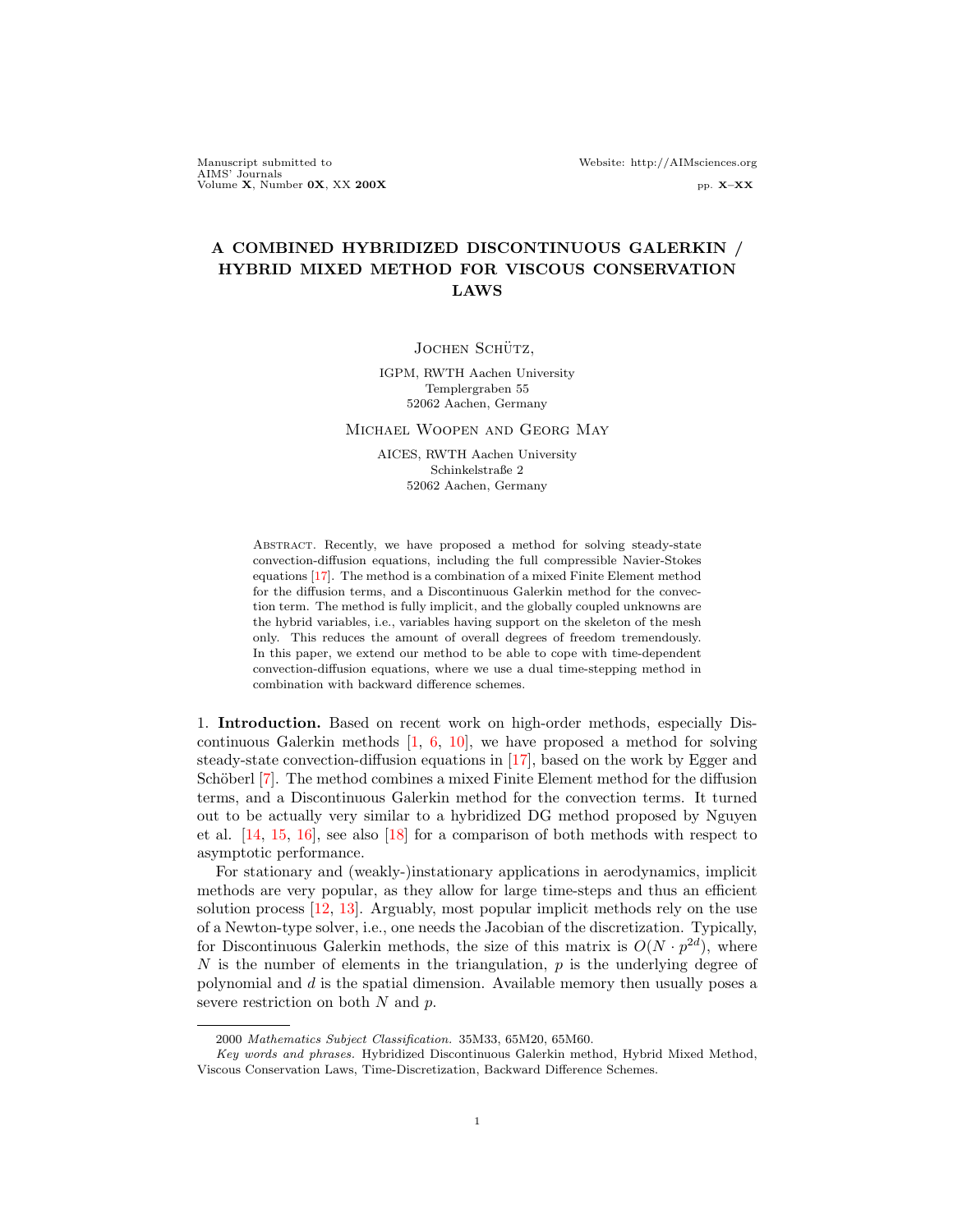A known way to reduce the size of the Jacobian that has gained some attention recently is the use of hybridization [\[3,](#page-7-1) [5\]](#page-8-10). Roughly speaking, instead of considering ansatz functions having support in the interior of the elements, one considers ansatz functions whose support is the skeleton of the mesh. For a hybridized Discontinuous Galerkin method, the Jacobian is of size  $O(\hat{N} \cdot p^{2(d-1)})$ , where  $\hat{N}$  is the number of edges. Typically, this yields a reduction of the Jacobian size, which implies less storage requirements and, usually, a faster iterative solution process.

In this paper, we extend the method proposed in [\[17\]](#page-8-0) to cope with time-dependent problems. Time discretization relies on  $A(\alpha)$ -stable backward difference schemes. We will give the definition of the method and show numerical results.

2. **Underlying Equations.** Let  $\Omega \subset \mathbb{R}^2$  be a domain. For a given system size m, fluxes  $f: \mathbb{R}^m \to \mathbb{R}^{m \times 2}$  and  $f_v: \mathbb{R}^m \times \mathbb{R}^{m \times 2} \to \mathbb{R}^{m \times 2}$ , we consider viscous balance laws, given in mixed form as

<span id="page-2-0"></span>
$$
\sigma = \nabla w, \quad w_t + \nabla \cdot (f(w) - f_v(w, \sigma)) = g \quad \forall (x, t) \in \Omega \times (0, \infty), \tag{1}
$$

equipped with suitable initial and boundary conditions.

A case of particular interest is that of time-dependent Navier-Stokes equations, where the unknowns  $w := (\rho, \rho u, \rho v, E)^T$  are density, momentum and total energy, and the fluxes  $f \equiv (f^1, f^2)$  and  $f_v \equiv (f_v^1, f_v^2)$  are defined as

$$
f_1 = (\rho u, p + \rho u^2, \rho u v, u(E + p))^T, \qquad f_2 = (\rho v, \rho u v, p + \rho v^2, v(E + p))^T,
$$
 (2)

$$
f_v^1 = (0, \tau_{11}, \tau_{21}, \tau_{11}u + \tau_{12}v + kT_{x_1})^T, \quad f_v^2 = (0, \tau_{12}, \tau_{22}, \tau_{21}u + \tau_{22}v + kT_{x_2})^T.
$$
 (3)

Here  $p$  is the pressure, related to the other variables via the ideal gas law. Furthermore,  $\tau$  denotes the stress tensor, T is the temperature, and k is the thermal conductivity coefficient. For the Navier-Stokes equations,  $g \equiv 0$ .

Boundary conditions on a surface, e.g., an airfoil, are set as adiabatic, no-slip boundary conditions, i.e., one sets  $(u, v) \equiv 0$  and  $n \cdot \nabla T \equiv 0$ . In- and outflow boundary conditions are set via a characteristic splitting of the convective flux.

3. Method. In the sequel, we will work on a regular triangulation of  $\Omega \subset \mathbb{R}^2$ . For the necessary notation, we make the following definition:

**Definition 3.1** (Triangulation). Let  $\Omega$  be regularly triangulated as  $\Omega = \bigcup_{k=1}^{N} \Omega_k$ . We define an edge  $e_k$  as an intersection of two neighboring elements, or an element with the physical boundary  $\partial\Omega$ , having positive one-dimensional measure.  $\Gamma$  denotes the collection of all these intersections, while  $\Gamma_0 \subset \Gamma$  denotes those  $e_k \in \Gamma$  that do not intersect the physical boundary  $\partial\Omega$  of the domain. We define  $\hat{N} := |\Gamma|$  to be the number of edges in Γ.

To simplify the notation, we introduce the following abbreviations for integration:

$$
(f_1, f_2) := \sum_{k=1}^N \int_{\Omega_k} f_1 \cdot f_2 \, dx,
$$
  

$$
\langle f_1, f_2 \rangle_{\Gamma} := \sum_{k=1}^{\widehat{N}} \int_{e_k} f_1 \cdot f_2 \, d\sigma, \quad \langle f_1, f_2 \rangle_{\partial \Omega_k} := \sum_{k=1}^N \int_{\partial \Omega_k} f_1 \cdot f_2 \, d\sigma
$$

The method to be presented depends on a triple of function spaces. For a given triangulation, we thus make the following definition: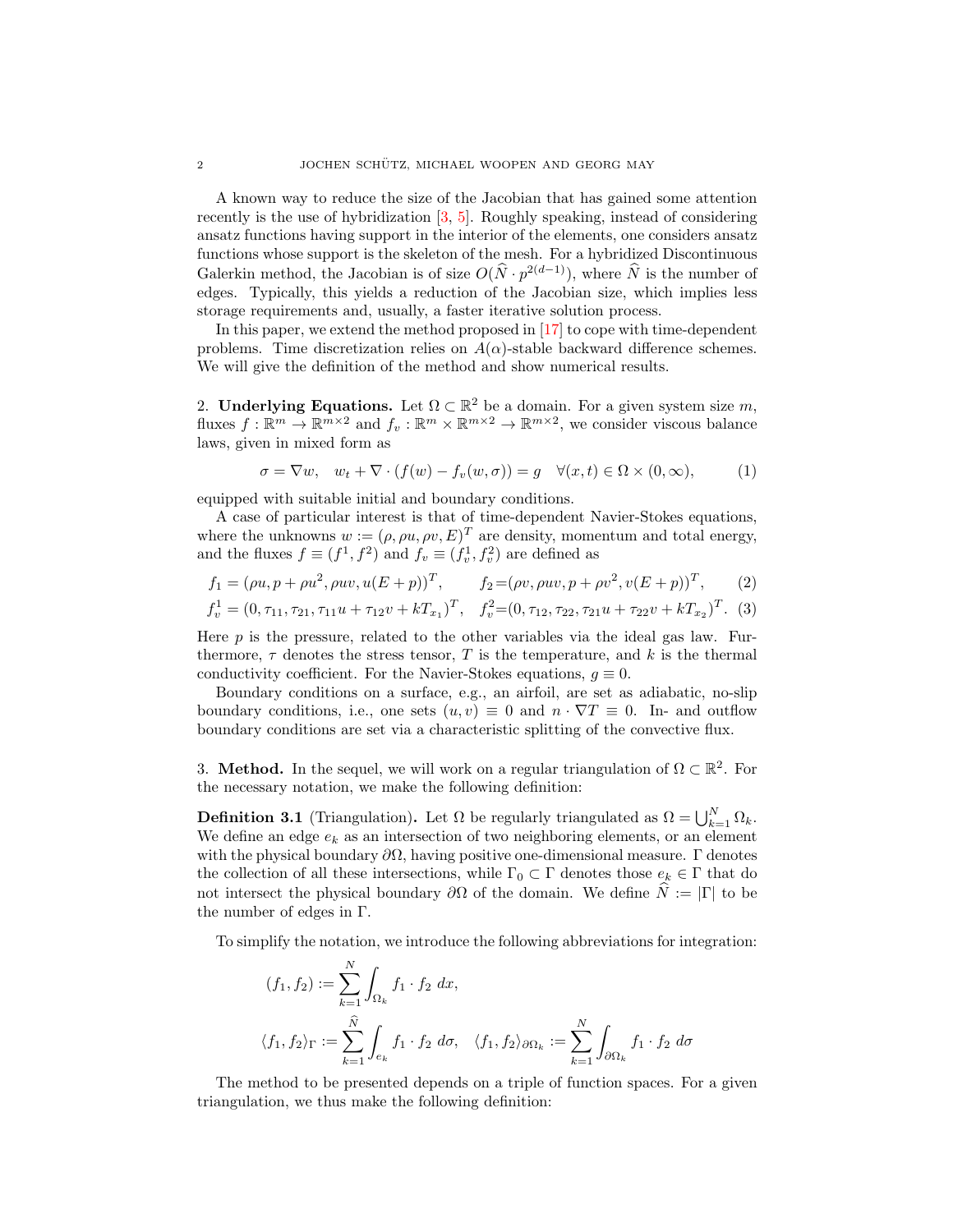**Definition 3.2.** For the approximation of  $\sigma_h \approx \nabla w$ ,  $w_h \approx w$  and  $\lambda_h \approx w_{\vert \Gamma}$ , we consider the following spaces:

$$
V_h := \{ f \in L^2(\Omega) | f_{|\Omega_k} \in \Pi^p(\Omega_k) \quad \forall k = 1, \dots N \}^m
$$
  
\n
$$
H_h := \{ f \in L^2(\Omega) | f_{|\Omega_k} \in \Pi^q(\Omega_k) \quad \forall k = 1, \dots N \}^{2 \cdot m}
$$
  
\n
$$
M_h := \{ f \in L^2(\Gamma) | f_{|e_k} \in \Pi^q(e_k) \quad \forall k = 1, \dots \widehat{N} \}^m.
$$

Recall that m denotes the dimension of the system, i.e.,  $m = 4$  for the Navier-Stokes equations, and  $m = 1$  for a scalar equation.  $\Pi^p(U)$  is the space of polynomials up to order  $p$  on a domain  $U$ . On the relation of  $p$  and  $q$ , see Remark [1.](#page-3-0)

<span id="page-3-0"></span>**Remark 1.** For  $q = p + 1$ , our method will be inspired by a Hybrid Mixed method [\[2\]](#page-7-2), while for  $q = p$ , it is indeed a hybridized Discontinuous Galerkin method [\[14,](#page-8-4) [15,](#page-8-5) [18\]](#page-8-7). We will demonstrate numerical results for both choices.

We start by semi-discretizing  $(1)$  in a straightforward, DG-like manner as

$$
(\sigma_h - \nabla w_h, \tau_h) - \langle \lambda_h - w_h, \tau_h^- \cdot n \rangle_{\partial \Omega_k} = 0 \qquad \forall \tau_h \in H_h
$$
  

$$
((w_h)_t, \varphi_h) - (f(w_h) - f_v(w_h, \sigma_h), \nabla \varphi_h) + \langle (\hat{f} - \hat{f}_v) \cdot n, \varphi_h^- \rangle_{\partial \Omega_k} = (g, \varphi_h) \quad \forall \varphi_h \in V_h
$$
  

$$
\langle [(\hat{f} - \hat{f}_v)] \cdot n, \mu_h \rangle_{\Gamma} = 0 \qquad \forall \mu_h \in M_h
$$

with numerical fluxes

$$
\widehat{f} := f(\lambda_h) - \beta \left( \lambda_h - w_h^{-} \right) n, \quad \widehat{f}_v := f_v(\lambda_h, \sigma_h^{-}) + \gamma \left( \lambda_h - w_h^{-} \right) n.
$$

[·] denotes the jump of a quantity;  $\beta$  is Lax-Friedrich's parameter and  $\gamma$  a penalty parameter resulting from a local DG discretization. Note that  $\gamma \equiv 0$  for the Hybrid Mixed method. Boundary conditions are incorporated by changing  $w_h$  and  $\lambda_h$  on boundary edges accordingly to achieve both a consistent and adjoint consistent scheme. For more details, see [\[18\]](#page-8-7).

In shorthand notation, the scheme can be written as

<span id="page-3-1"></span>
$$
T((w_h)_t, \varphi_h) + N(\sigma_h, w_h, \lambda_h; \tau_h, \varphi_h, \mu_h) = 0,
$$
\n<sup>(4)</sup>

where we have suppressed the fact that this has to hold for all  $(\tau_h, \varphi_h, \mu_h)$  in the corresponding spaces. T denotes the vector having 0 entries for the first and the last equation, i.e.,

$$
T((w_h)_t, \varphi_h) := (0_{\dim(H_h)}, ((w_h)_t, \varphi_h), 0_{\dim(M_h)})^T.
$$

**Remark 2.** Note that the very special form of  $T$  is the reason that a straightforward explicit method of lines approach is not possible, because  $T$  only involves temporal derivatives of  $w_h$ , but not of  $\sigma_h$  and  $\lambda_h$ , and one can not locally eliminate  $\sigma_h$  and  $\lambda_h$  in favor of  $w_h$ .

Our time discretization follows Jameson's idea of dual time-stepping [\[12\]](#page-8-8), which relies on classical backward difference (BDF) schemes. For an ordinary differential equation  $y'(t) = f(y(t))$ , these schemes can be written as

$$
\sum_{i=0}^{l} \alpha_i y^{n+1-i} = \Delta t f(y^{n+1}).
$$

for (constant) values  $\alpha_i, y^n \approx y(n\Delta t)$  and a given choice of  $\Delta t$ . BDF schemes are  $A(\alpha)$ –stable for  $l \leq 6$  [\[9\]](#page-8-11). The first three BDF schemes are listed in Table [1.](#page-4-0) Obviously, all BDF schemes are implicit, however, similar to computing the steps in DIRK (diagonally implicit Runge-Kutta) methods, they are only implicit in  $y^{n+1}$ .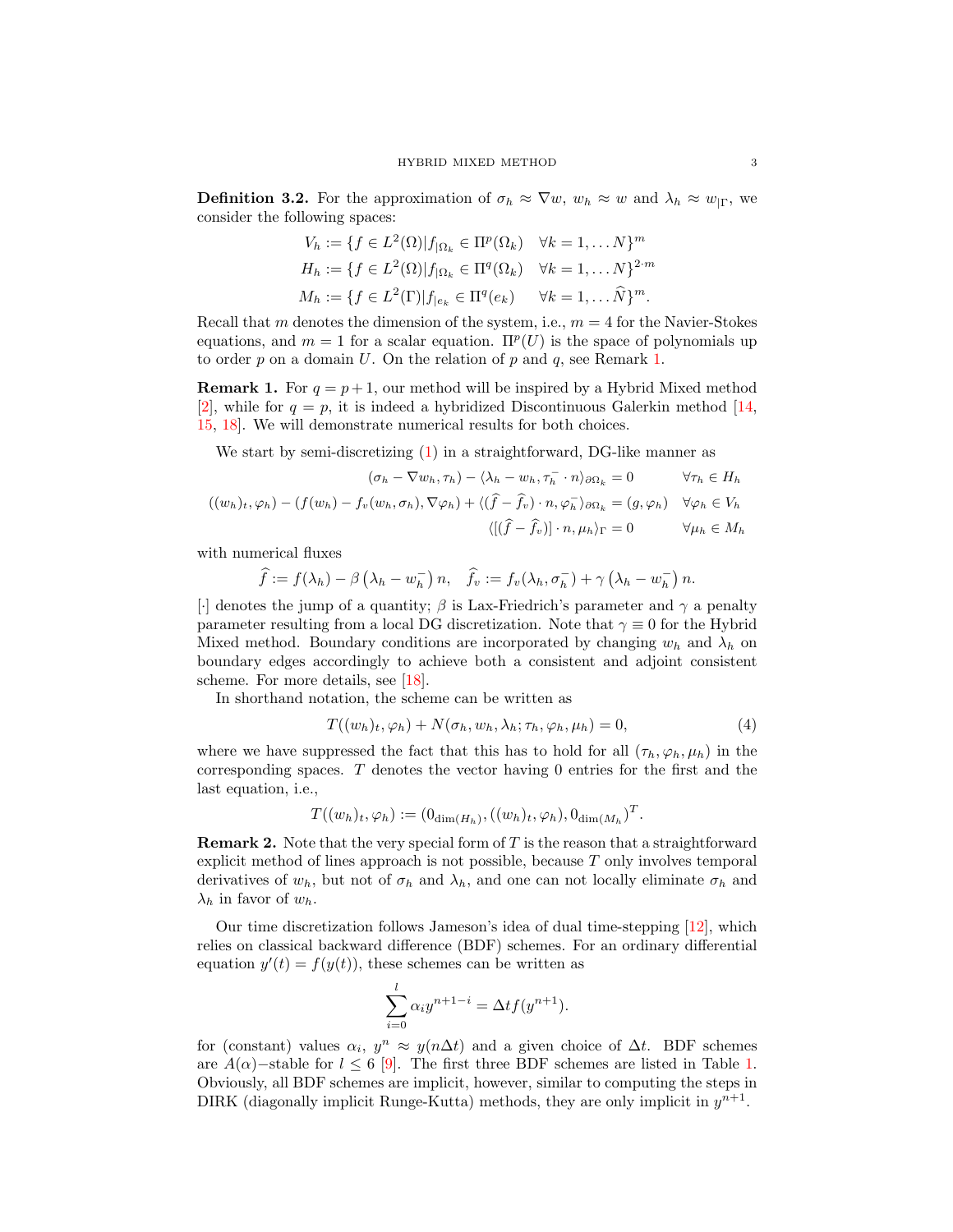<span id="page-4-0"></span>

| Name                 |   | $\alpha_0$ | $\alpha_1$ | $\alpha_2$ | $\alpha_3$ |
|----------------------|---|------------|------------|------------|------------|
| implicit Euler       |   |            |            |            |            |
| BDF <sub>2</sub>     |   | 3/2        |            | 1/2        |            |
| BDF3                 | 3 |            | $-3$       | 3/2        | $-1/3$     |
| TABLE 1. BDF schemes |   |            |            |            |            |

If we apply BDF to the scheme defined in [\(4\)](#page-3-1), we obtain

$$
\alpha_0 T(w_h^{n+1}, \varphi_h) + \Delta t N(\sigma_h^{n+1}, w_h^{n+1}, \lambda_h^{n+1}; \tau_h, \varphi_h, \mu_h) = -\sum_{i=1}^l \alpha_i T(w_h^{n+1-i}, \varphi_h),
$$

which has to hold for all  $(\tau_h, \varphi_h, \mu_h) \in H_h \times V_h \times M_h$ .

For BDF schemes of order  $l \geq 2$ , it is necessary to have a 'startup' phase, i.e., one has to compute  $(\sigma_h^k, w_h^k, \mu_h^k)$  for  $k = 1, \ldots, l-1$  with a different method. We use the following strategy: For BDF2, it is enough to compute  $(\sigma_h^1, w_h^1, \mu_h^1)$  by an implicit Euler step, as this method generates (in one step) approximations of  $O(\Delta t^2)$ . Unfortunately, for BDF3, such a simple strategy is not sufficient any more. To compute  $(\sigma_h^1, w_h^1, \mu_h^1)$  and  $(\sigma_h^2, w_h^2, \mu_h^2)$ , we use a BDF2 scheme with time step  $\widehat{\Delta t} := (\Delta t)^{\frac{3}{2}}$ . This ensures that both quantities are approximations to the exact quantities of  $O(\Delta t^3)$ .

Obviously, the scheme in its current form has a lot of degrees of freedom. However, the unknowns associated to  $\sigma_h$  and  $w_h$  on a cell  $\Omega_k$  are not directly coupled to the unknowns on another cell  $\Omega_{k'}$ , they are only implicitly coupled via  $\lambda$ . Thus, via local solution procedures (or, on the linear algebra level, via static condensation) [\[4\]](#page-7-3), it is possible to express both  $\sigma_h$  and  $w_h$  as functions of  $\lambda_h$  only. Therefore, for each time step we obtain a nonlinear system of equations

$$
M(\lambda_h, \mu_h) = b(\mu_h) \quad \forall \mu_h \in M_h,
$$

which usually has less degrees of freedom than the corresponding DG discretization.

#### 4. Numerical Results.

<span id="page-4-1"></span>4.1. Linear convection-diffusion equation. We consider a test case that has also been investigated by Nguyen et al.  $[14]$ . It is a scalar and linear convectiondiffusion equation with the convective flux given as  $f(w) = (-4y, 4x)^T w$ , and the diffusive flux given as  $f_v(w, \nabla w) = 0.1 \nabla w$ . The source term q is set to 0, and the domain  $\Omega$  is defined as  $\Omega := [-0.5, 0.5]^2$ . Note that in the vicinity of the origin, this problem is diffusion-dominated, as the convective flux vanishes. Away from  $(0, 0)$ , convection gets more and more dominant. Based on the initial distribution, the exact solution can be chosen to be a rotating Gaussian distribution. We use a hybrid mixed method for this test case, i.e., we set  $q = p + 1$ . For  $p = 0, 1, 2$ , we perform a numerical convergence study. For  $p = 0$ , we use the implicit Euler scheme, for  $p = 1$  we use a BDF2 scheme, and for  $p = 2$ , we use a BDF3 scheme. In all cases, the optimal order for  $w_h$ –convergence should be  $p+1$ , which is observed, see Fig. [1](#page-5-0) on the left. Note that for  $p = 0$ , the scheme needs much more time to get into the asymptotic regime. This is due to the rich spatial structure of the solution, which cannot be resolved well by a low-order scheme. In Fig. [1](#page-5-0) on the right, we have plotted  $\sigma_h$ –convergence. For this test case, the order to be expected is  $p + 1$ (which is also achieved), although  $\sigma_h$  is approximated in a space of polynomial order  $p + 1$ . This lack of optimality is due to the need for stabilization of the convective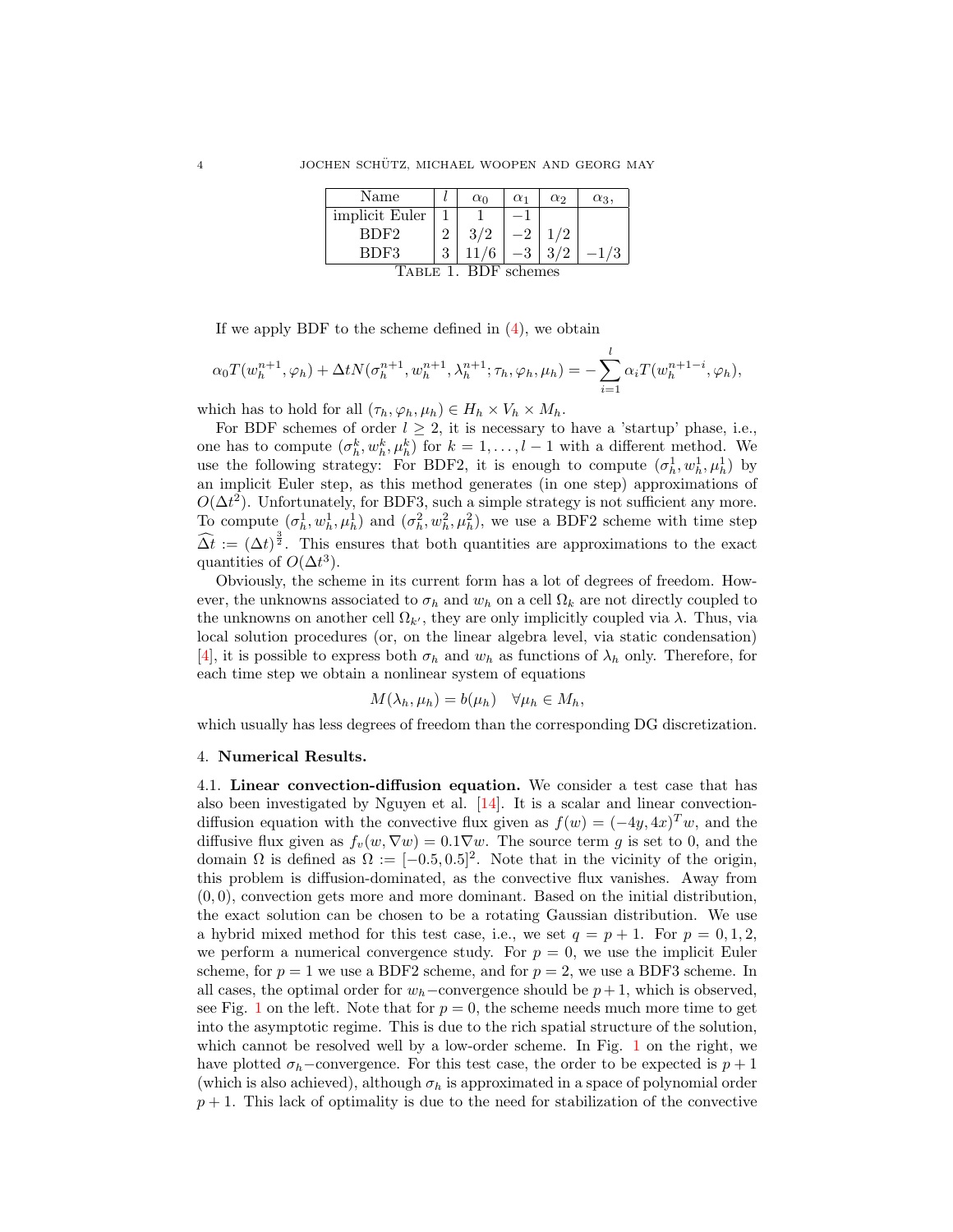terms, and is a common feature in mixed discretizations. For implications and ways to overcome this when diffusion is dominating, we refer to [\[7,](#page-8-3) [18\]](#page-8-7).



<span id="page-5-0"></span>FIGURE 1. Convergence for the linear test case:  $w_h$  convergence (left) and  $\sigma_h$  convergence (right).

4.2. Burgers equation. The second test case under consideration is the multidimensional (viscous) Burgers equation with convective flux  $f(w) = \frac{1}{2}(w^2, w^2)$  and viscous flux from Section [4.1,](#page-4-1) given as  $f_v(w, \nabla w) = 0.1 \nabla w$ . The source term g is set in such a way that the exact solution for problem  $(1)$  can be given as

$$
w(x, y, t) := e^{-t} \left( x + \frac{e^{10x} - 1}{1 - e^{10}} \right) \left( y + \frac{e^{10x} - 1}{1 - e^{10}} \right).
$$

For this problem, we also use a hybrid mixed method, and perform for  $p = 0, 1, 2$ a numerical convergence study. Again, temporal and spatial orders are chosen correspondingly. In all cases, convergence orders of  $p + 1$  are achieved for both  $w_h$ and  $\sigma_h$ .



FIGURE 2. Convergence for Burgers equation:  $w_h$  convergence (left) and  $\sigma_h$  convergence (right).

4.3. Navier-Stokes equations. The flow past a circular cylinder is a classical example of a bluff body flow. When the Reynolds number is smaller than 50 the flow is steady and symmetric about the centerline of the wake. Even at small values of the Reynolds number, say  $Re = 10$ , the flow separates from the surface of the cylinder and forms a pair of bound vortices in the near wake. At  $Re = 50$  this configuration becomes unstable and the process of vortex shedding begins, resulting in the well-known Karman vortex street.

We examine one configuration, defined by a Mach number  $Ma = 0.2$  and a Reynolds number (based on the diameter of the cylinder) Re = 180. This test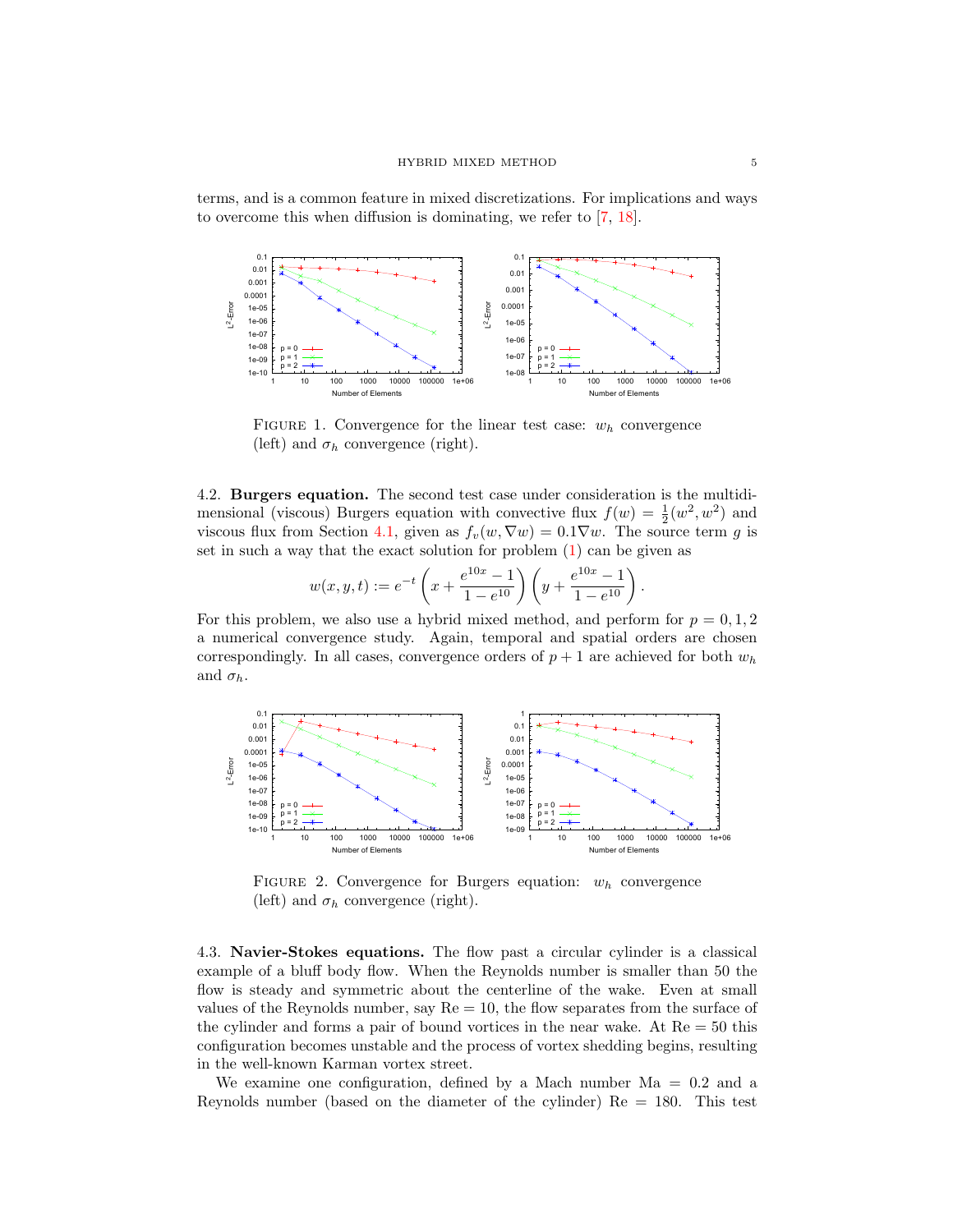case was also investigated in [\[8\]](#page-8-12). The employed mesh consists of 2916 elements and extends to 20 diameters away from the cylinder (see Fig. [3\)](#page-6-0). At the cylinder wall no-slip conditions are applied; the outer boundary is modeled by characteristic far field conditions. We use the hybridized Discontinuous Galerkin method, i.e.  $p = q$ . The computations are initialized with free stream conditions.



<span id="page-6-0"></span>FIGURE 3. Close-up view of the employed mesh for the cylinder test case.

In Tables [2](#page-6-1) and [3,](#page-6-2) the Strouhal numbers and the temporally averaged drag coefficients for various spatial and temporal discretizations are listed. Both numbers compare very well with shrinking time step to values from the literature (see Table [4\)](#page-7-4). In Fig. [4,](#page-7-5) the Mach number is plotted at four temporal instances of the shedding cycle. The periodic nature of vortex shedding can be observed remarkably well (compare the first and the third, and the second and the fourth plot, respectively).

|                                 | BDF2 |                                                                              | BDF3          |        |  |
|---------------------------------|------|------------------------------------------------------------------------------|---------------|--------|--|
|                                 |      | $\Delta t = 1   \Delta t = 5   \Delta t = 10   \Delta t = 5   \Delta t = 10$ |               |        |  |
| $p=1$   0.1898   0.1585         |      | 0.1205                                                                       | $\mid$ 0.1931 | 0.1519 |  |
| $p = 2 \mid 0.1898 \mid 0.1618$ |      | 0.1255                                                                       | 0.1964        | 0.1543 |  |
| $p = 3 \mid 0.1898 \mid 0.1618$ |      | 0.1255                                                                       | $\pm 0.1964$  | 0.1543 |  |

<span id="page-6-1"></span>Table 2. Strouhal number for various spatial and temporal discretizations

|       |                | BDF2           |                 |                | BDF3            |  |  |
|-------|----------------|----------------|-----------------|----------------|-----------------|--|--|
|       | $\Delta t = 1$ | $\Delta t = 5$ | $\Delta t = 10$ | $\Delta t = 5$ | $\Delta t = 10$ |  |  |
| $p=1$ | 1.3448         | 1.2449         | 1.0675          | 1.4604         | 1.4250          |  |  |
| $p=2$ | 1.3640         | 1.2486         | 1.0744          | 1.4972         | 1.4514          |  |  |
| $p=3$ | 1.3634         | 1.2490         | 1.0727          | 1.4795         | 1.4538          |  |  |

<span id="page-6-2"></span>Table 3. Temporally averaged drag coefficient for various spatial and temporal discretizations

5. Conclusions and Outlook. We have presented a hybrid mixed method for the computation of time-dependent convection-diffusion equations, and we have demonstrated performance by numerical studies. One disadvantage of BDF methods is that they do not allow for (arbitrary) high order discretizations, as they become unstable for  $l \geq 7$ . One very near-future project is the incorporation of time-spectral methods to simulate periodic flows, such as the flow past the circular cylinder,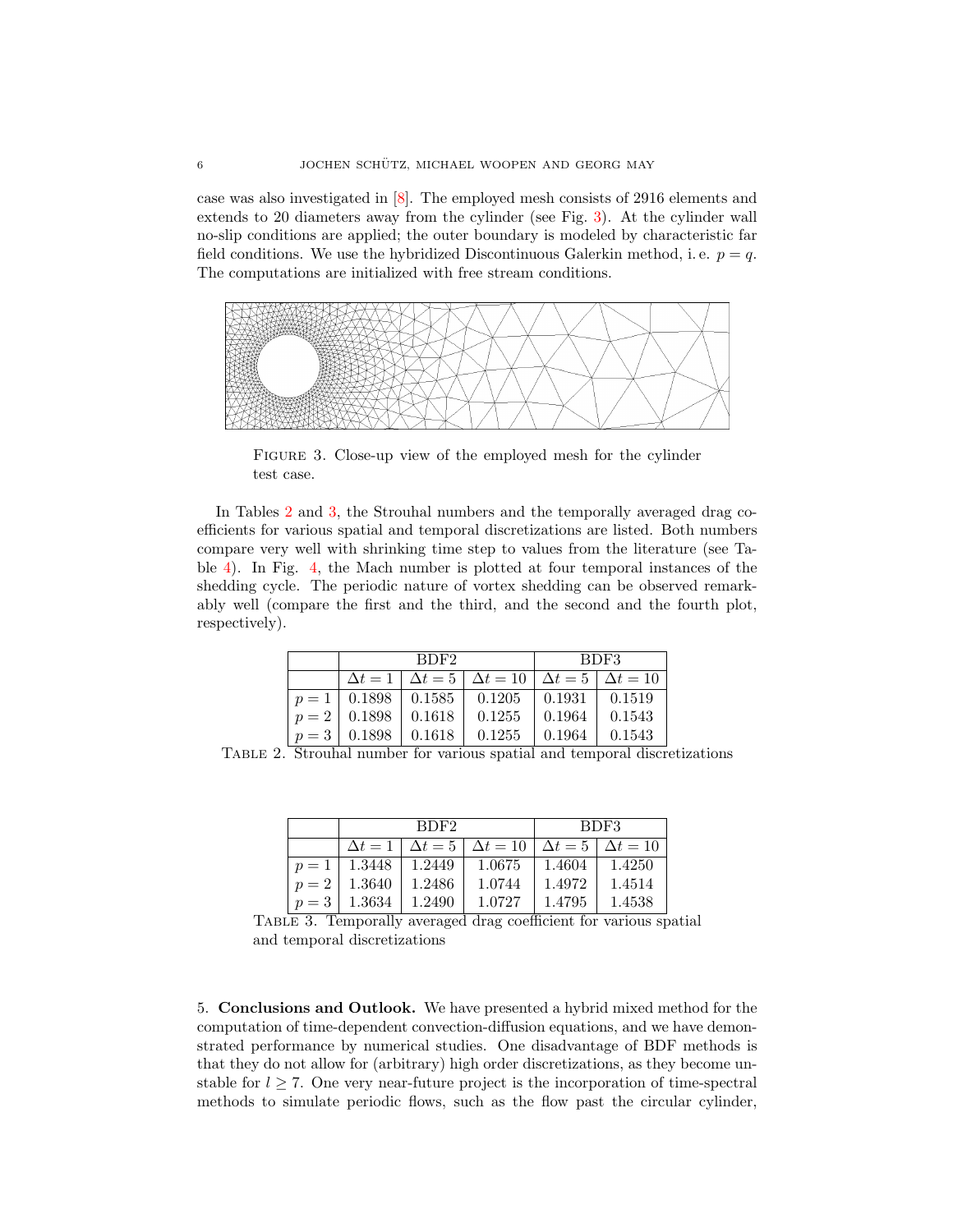HYBRID MIXED METHOD 7

| Experiment       | $c_D$  | Sr     |
|------------------|--------|--------|
| Gopinath $[8]$   | 1.3406 | 0.1866 |
| Henderson $[11]$ | 1.336  |        |
| Williamson [20]  |        | 0.1919 |
|                  |        |        |

<span id="page-7-4"></span>Table 4. Mean drag coefficients and Strouhal numbers from the literature



<span id="page-7-5"></span>Figure 4. Four subsequent snapshots of the vortex shedding cycle  $(p = 3, BDF2, \Delta t = 1).$ 

more efficiently. This would also allow to compute more involved test cases, such as (periodically) flapping wings.

Furthermore, stability of our method has not yet been investigated theoretically. For the limiting cases of the underlying equation [\(1\)](#page-2-0), i.e.,  $f \equiv 0$  or  $f_v \equiv 0$ , it is well-known that the semi-discretization in  $(4)$  is  $L^2$ -stable. However, this has yet to be shown for the full convection-diffusion equation. Also for the fully discretized scheme, stability has still to be shown.

### **REFERENCES**

- <span id="page-7-0"></span>[1] F. Bassi and S. Rebay A High-Order Accurate Discontinuous Finite-Element Method for the Numerical Solution of the Compressible Navier-Stokes Equations Journal of Computational Physics, 1997, 131, 267–279
- <span id="page-7-2"></span>[2] F. Brezzi, J. Douglas and L. D. Marini Two Families of Mixed Finite Elements for Second Order Elliptic Problems Numerische Mathematik, 1985, 47, 217–235
- <span id="page-7-1"></span>[3] F. Brezzi and M. Fortin Mixed and Hybrid Finite Element Methods Springer Series in Computational Mathematics, New York, 1991
- <span id="page-7-3"></span>[4] B. Cockburn and J. Gopalakrishnan A Characterization of Hybridized Mixed Methods for Second Order Elliptic Problems SIAM J. Numer. Anal., 2004, 42, 283–301